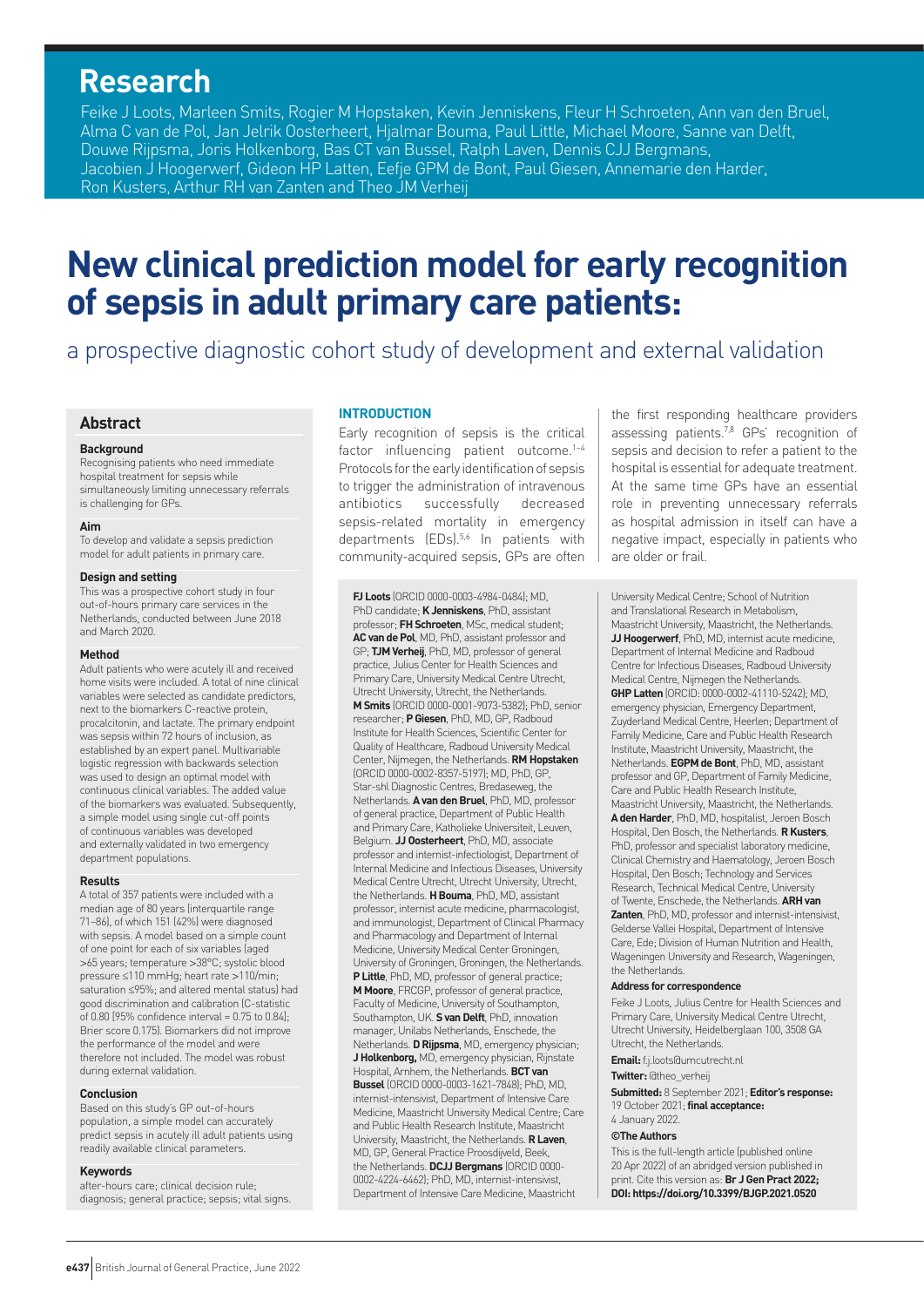# **How this fits in**

Early recognition and treatment of sepsis are essential to improve patient outcomes. Scoring systems such as the systemic inflammatory response syndrome (SIRS), quick Sequential Organ Failure Assessment (qSOFA), and National Early Warning Score (NEWS) are used in the hospital setting for suspected sepsis but are not validated in the primary care setting. This study presents a newly developed simple score-based model that may help to predict sepsis in adult primary care patients. Biomarkers (lactate, C-reactive protein, and procalcitonin) and respiratory rate were not incorporated in this model as the added value was not clinically relevant. Before widely advocating the new model, effects on referrals and patient outcomes should be prospectively evaluated.

Currently GPs' decisions to refer patients with severe infections to the hospital are based on an intuitive interpretation of signs, symptoms, and general impression of a patient.<sup>9,10</sup> For primary care, up until now, there has been no diagnostic model available to support decisions to diagnose and manage sepsis. Clinical scores used in hospitals, like the quick Sequential Organ Failure Assessment (qSOFA),<sup>11</sup> systemic inflammatory response syndrome (SIRS),<sup>12</sup> or National Early Warning Score (NEWS)<sup>13</sup> are not validated in primary care.

This study aimed to develop and validate a first diagnostic clinical model for the early recognition of sepsis in adults presenting in primary care. Ideally, patients with sepsis are identified early in the course of the disease and therefore the model will be designed to predict sepsis to be present within 72 hours. Immediate hospital referral is expected to improve outcome in these patients. This study investigated clinical signs, symptoms, and biomarkers potentially available at the bedside.

#### **METHOD**

#### **Setting**

Patients were enrolled between June 2018 and March 2020 at four participating out-ofhours primary care services in the central and south of the Netherlands (Ede, Den Bosch, Uden, and Oss). The combined area covers roughly 800 000 inhabitants in a mixed urban, suburban, and rural area. In the Netherlands, out-of-hours primary care is organised in large-scale primary care services serving between 50 000 and 400 000 inhabitants.14 Telephone triage is

used to decide who needs to come to the clinic and who is visited at home. Only patients who received home visits were included in the study as these patients are usually more severely ill than other primary care populations. All participants (or legally authorised representatives of incapacitated patients) gave written informed consent for the study. The protocol for this study has been previously published<sup>15</sup> and can be consulted for further details.

## **Patients**

Acutely ill adult (aged ≥18 years) patients with fever, confusion, general deterioration, or otherwise suspected severe infection were eligible for inclusion. Patients were excluded if any of the following criteria were present:

- non-infectious diagnosis suspected as the cause of the acute complaints, for example, myocardial infarction or stroke;
- hospitalisation within 7 days before the home visit;
- a condition present requiring secondary care assessment regardless of the severity of infection, for example, neutropenic fever; and
- terminal illness or other reason not to be referred to the hospital, despite the presence of a life-threatening condition.

## **Candidate predictors**

Based on other prediction models, sepsis guidelines, and triage protocols,<sup>11-13,16,17</sup> nine clinical parameters were selected as candidate predictors. These included: age; tympanic temperature; systolic blood pressure; peripheral oxygen saturation; heart rate; respiratory rate; mental status (normal or altered); rapid progression of illness (yes/no); and rigors (yes/no). Furthermore, three biomarkers were selected: lactate; C-reactive protein (CRP); and procalcitonin (PCT).

#### **Procedures**

The GP assessed eligibility for inclusion at the home visit. Drivers who accompanied the GPs during the home visit were equipped with portable monitoring devices (Philips Intellivue MP2 or X2) to measure blood pressure, peripheral oxygen saturation, heart rate, and respiratory rate. All vital signs and other clinical candidate predictors were registered in a case report form on site. The GP also rated the perceived likelihood of sepsis on a scale from 0–10. Either the GP or an on-call laboratory assistant obtained venous blood samples directly after inclusion. Lactate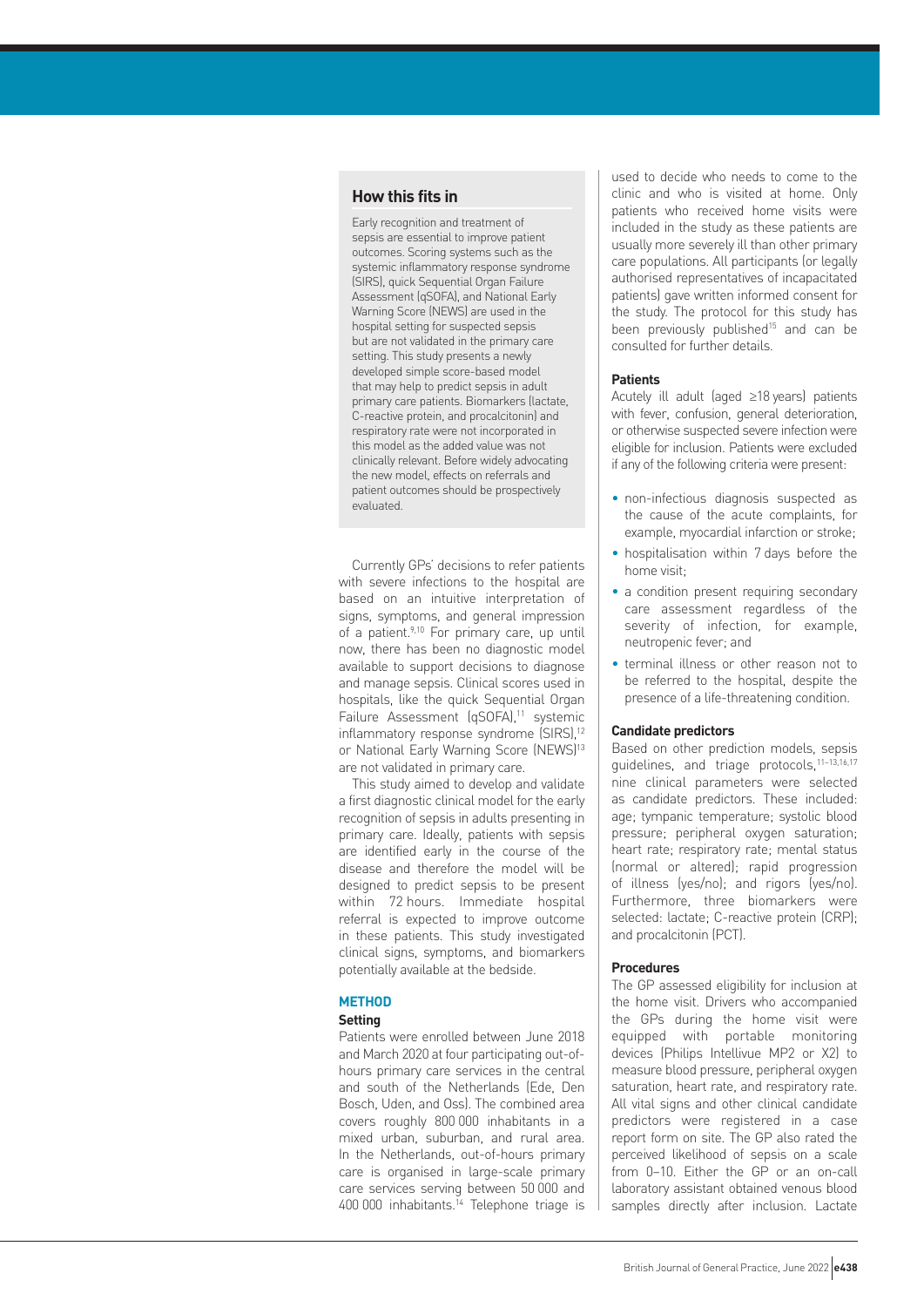was measured by point-of-care testing (StatStrip Xpress lactate, Nova Biomedical), as lactate cannot be measured reliably from stored blood samples.<sup>18</sup> The venous blood samples were stored at –70°C for later measurements of CRP and PCT. All patients received care as usual.

#### **Outcome definitions and assessment**

Three expert panels were created, each consisting of one GP, one emergency physician, and one intensivist (or acute care internist). These expert panels established the primary outcome: 'sepsis within 72 hours of inclusion', using all relevant information from medical records, per Sepsis-3 definition.19 The operational definition of sepsis is the presence of infection and a SOFA score<sup>20</sup> at least two above the baseline. Cases were divided among the three panels, with 10% of all cases being evaluated by all three panels for inter-rater and inter-panel reliability. If panel members could not reach a consensus on the presence or absence of sepsis, the case was discussed in a face-to-face meeting until consensus was reached.

Secondary outcomes assessed by the expert panel included whether the infection was the cause of acute complaints (yes/no) and the need for hospital treatment (on a scale from 0–10). Furthermore, the presence or absence of an 'adverse outcome', defined as an intensive care unit (ICU) admission within 72 hours or death within 30 days of inclusion, was determined.

#### **Statistical analysis**

Baseline characteristics of the study population were described using the mean



and standard deviation for continuous variables with a normal distribution; and the median and interquartile range (IQR) for variables with a skewed distribution. Inter-rater and inter-panel reliability were assessed using Cohen's kappa for the primary outcome of sepsis.

Multiple imputations using multivariate imputation by chained equations (MICE) procedure21,22 were used to account for missing data. The regression coefficients and performance measures of the imputed datasets were pooled using Rubin's rules<sup>23</sup> and the total covariance matrix, respectively.

First, a multivariable logistic regression model was developed using all clinical parameters. Subsequently, lactate, CRP, and PCT were added to this clinical model. The linearity of the relationship between continuous variables and the log odds of sepsis was assessed. For non-linear relationships, a restricted cubic spline was used. Backward selection with P<0.157 as selection criterion (based on the Akaike information criterion)24,25 was used to remove any non-informative clinical parameters and biomarkers. Subsequently, performance measures of the model with and without biomarkers were compared using predictors as continuous variables (hereafter referred to as the 'continuous model'). Variables included in this model were then dichotomised, creating a simplified model based on a simple count of the number of predictors. All cut-off points of vital signs used in NEWS were considered for the simplified model, and the model with the highest C-statistic (equal to the area under the receiver operating curve) was chosen as the final model.

Combined with previously described methods for imputing missing data and variable selection,<sup>26</sup> optimism was calculated to adjust for C-statistics of the continuous models using tenfold cross-validation. The calibration slope was used as a shrinkage factor for model regression coefficients and subsequently re-estimating the intercept.

Discrimination was evaluated using the C-statistic. Calibration was assessed by visual inspection of the calibration plots and by evaluating the calibration slope and Brier score. In addition, the calibration of external datasets was also assessed using the observed-to-expected (O/E) ratio as a measure for mean calibration. Percentiles of bootstrapped samples were used to calculate 95% confidence intervals (CIs) for performance measures. Performance measures of the continuous and simplified model were compared to each other, as well as to the performance of existing scoring systems, that is, SIRS, qSOFA, and NEWS,

#### **Figure 1. Patient flow chart.**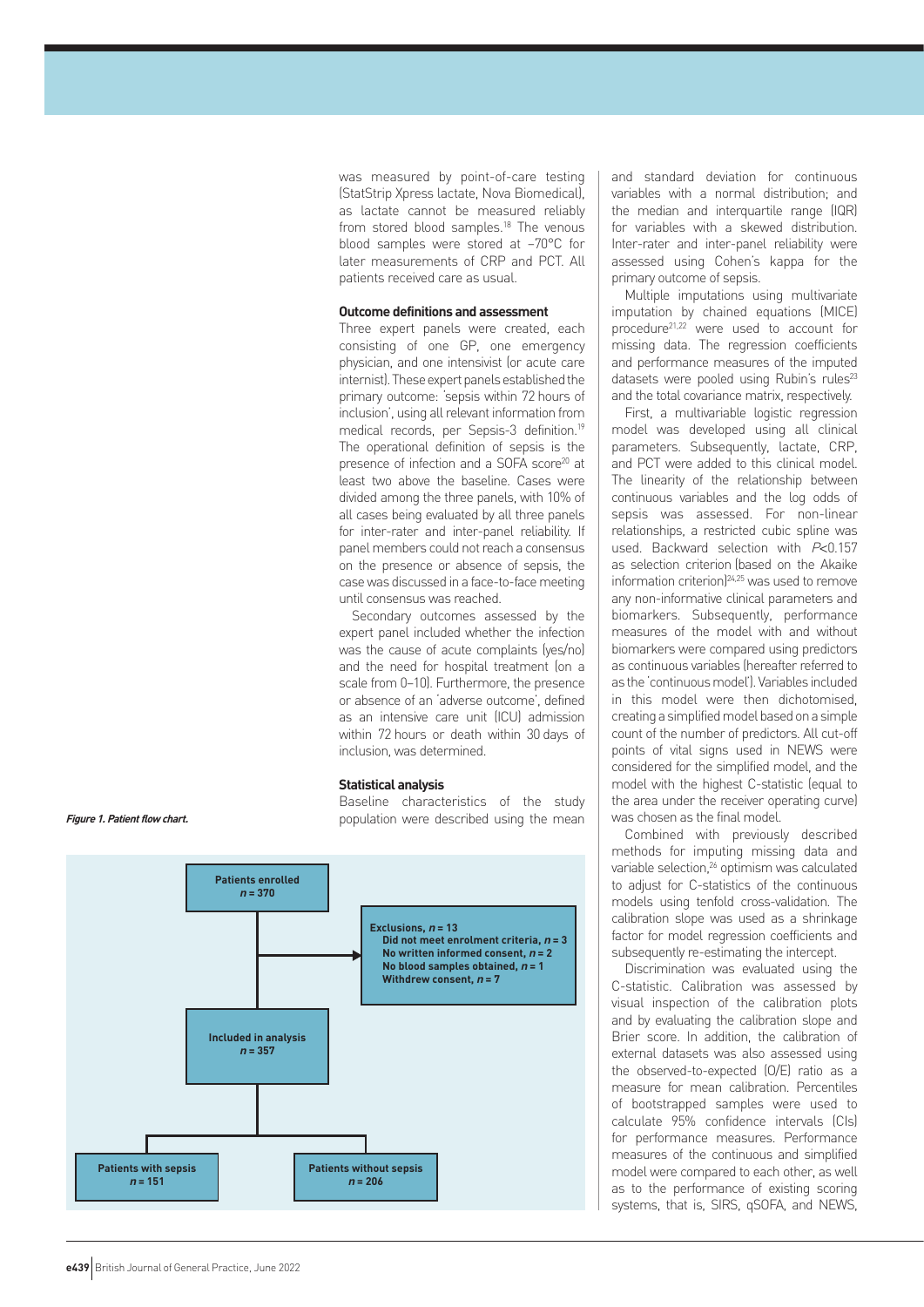# **Table 1. Patient characteristics by sepsis diagnosis, N = 357**

| <b>Characteristic</b>                                      | <b>Patients with</b><br>sepsis ( <i>n</i> = 151) | <b>Patients without</b><br>sepsis $(n=206)$ |
|------------------------------------------------------------|--------------------------------------------------|---------------------------------------------|
| Demographics                                               |                                                  |                                             |
| Age, years, median (IQR)                                   | $80(74 - 85)$                                    | 79 (68–86)                                  |
| Sex, $n$ [%]                                               |                                                  |                                             |
| Male                                                       | 93 [62]                                          | 123(60)                                     |
| Female                                                     | 58 [38]                                          | 83(40)                                      |
| Comorbidities, n(%)                                        |                                                  |                                             |
| <b>Diabetes</b>                                            | 55 (36)                                          | 49 (24)                                     |
| COPD                                                       | 22[15]                                           | 40 [19]                                     |
| Cardiac disease                                            | 63(42)                                           | 59 (29)                                     |
| Cerebrovascular accident                                   | 33(22)                                           | 39(19)                                      |
| Malignancy                                                 | 19(13)                                           | 30(15)                                      |
| Chronic kidney disease                                     | 43 (28)                                          | 49 (24)                                     |
| Dementia                                                   | 25 (17)                                          | 18(8.7)                                     |
| Immunosuppressive use                                      | 6(4.0)                                           | 7 (3.4)                                     |
| Final diagnosis, n(%)                                      |                                                  |                                             |
| Respiratory tract infection                                | 61(40)                                           | 74 (36)                                     |
| Urinary tract infection                                    | 45 (30)                                          | 47 (23)                                     |
| Abdominal infection                                        | 12(7.9)                                          | 7(3.4)                                      |
| Skin/soft tissue infection                                 | 11(7.3)                                          | 17(8.3)                                     |
| Infection with unknown source                              | 11(7.3)                                          | 25(12)                                      |
| Other source of infection                                  | 11(7.3)                                          | 8(3.9)                                      |
| Non-infectious diagnosis                                   |                                                  | 28(14)                                      |
| <b>Candidate predictors</b>                                |                                                  |                                             |
| Tympanic temperature, °C, mean (SD)                        | 39.0(0.7)                                        | 38.5(1.0)                                   |
| Systolic blood pressure, mmHq, mean (SD) <sup>a</sup>      | 135(25)                                          | 139 (24)                                    |
| Heart rate, beats/min, mean (SD)                           | 100(20)                                          | 96(20)                                      |
| Respiratory rate, breaths/min, mean (SD) <sup>a</sup>      | 26(6)                                            | 23(7)                                       |
| Peripheral oxygen saturation, %, median (IQR) <sup>b</sup> | $93(90 - 95)$                                    | 95 (93-97)                                  |
| Altered mental status, n [%]                               | 81(54)                                           | 46 (22)                                     |
| Rigors, $n$ $%$                                            | 100(66)                                          | 123(60)                                     |
| Rapid illness progression, yes, n (%)                      | 127 (84)                                         | 144 (70)                                    |
| Lactate, mmol/L, median (IQR) <sup>a</sup>                 | $1.6(1.1 - 2.1)$                                 | $1.3(0.9-1.7)$                              |
| C-reactive protein, mg/L, median (IQR) <sup>c</sup>        | $85[34 - 145]$                                   | 57 (20-114)                                 |
| Procalcitonin, ng/mL, median (IQR) <sup>d</sup>            | $0.25(0.09 - 1.20)$                              | $0.08(0.03 - 0.22)$                         |
| Time to blood collection, minutes, median (IQR)            | 50 (26–65)                                       | $45(15-65)$                                 |
| Secondary outcomes, n(%)                                   |                                                  |                                             |
| Hospital admission                                         | 134 (89)                                         | 76 (37)                                     |
| Length of stay, days, median (IQR)                         | $5.2$ $(3.1 - 8.3)$                              | $4.5$ $(2.5-6.5)$                           |
| ICU admission within 72 hours                              | 11(7.3)                                          | 1(0.5)                                      |
| 30-day mortality                                           | 13(8.6)                                          | 8(3.9)                                      |
|                                                            |                                                  |                                             |

aMissing, n = 1. bMissing, n = 2. cMissing, n = 6. dMissing, n = 13. COPD = chronic obstructive pulmonary disease. ICU <sup>=</sup> intensive care unit. IQR <sup>=</sup> interquartile range. SD <sup>=</sup> standard deviation.

> and to the likelihood of sepsis (on a scale from 0–10) according to the GP on site.

> R (version 4.0.5) package was used for the analyses.

## **Sensitivity analyses**

Model performance for secondary outcomes was assessed to evaluate potential incorporation bias resulting from the use of the SOFA score (by the expert panel) as part of the sepsis definition, as well as for a more conservative calculation of the SOFA score (fewer SOFA points for decreased oxygen saturation and altered mental status).

#### **External validation**

Datasets from patients with suspected infections assessed in two Dutch EDs were used to test the external validity of both the continuous and simplified model. The C-statistic discrimination was assessed, and the continuous and simplified models were compared with NEWS. The calibration was assessed using calibration plots, as well as mean calibration and calibration slope. A more detailed description can be found in Supplementary Appendix S1.

#### **RESULTS**

#### **Study population and outcome**

In total, 357 patients were included for analysis (Figure 1). The median age was 80 years (IQR 71–86) and 61% were male (Table 1). The GPs referred 199 patients (56%) to the ED directly after inclusion, of which 188 (94%) were subsequently admitted to hospital. Of the 158 patients not referred immediately, 22 (14%) were admitted to hospital within the first 72 hours after inclusion (data not shown). Of the 357 patients included in the analysis, 12 (3.4%) were admitted to the ICU within 72 hours after inclusion, and overall 30-day mortality was 5.6%. The proportion of missing values was low for all candidate predictors, with the highest being 3.6% for PCT. A total of 151 patients (42%) had sepsis, according to the expert panel. Cohen's kappa, indicating the inter-rater reliability between members within the same panel, ranged between 0.57 and 0.76 (mean 0.68), and Cohen's kappa for inter-panel reliability ranged between 0.69 and 0.95 (mean 0.79) (see Supplementary Table S1). Table 1 shows a summary of the characteristics of patients with and without sepsis.

## **Prediction model development**

Of the nine clinical candidate predictors, six were included in the continuous model after backward selection: aged >65 years; temperature >38°C; systolic blood pressure ≤110 mmHg; respiratory rate; peripheral oxygen saturation ≤95%; and mental status. Age was included as a restricted cubic spline with three knots. After correction for optimism, the continuous model without biomarkers had a C-statistic of 0.80 (95% CI =  $0.75$  to 0.84), a calibration slope of 0.86, and a Brier score of 0.181 (See Supplementary Table S2 for regression coefficients). The addition of the three biomarkers to this model resulted in lactate and PCT remaining after backward selection. However, the optimism corrected C-statistic of 0.80 was identical to the model without biomarkers. Therefore, no biomarkers were included in the final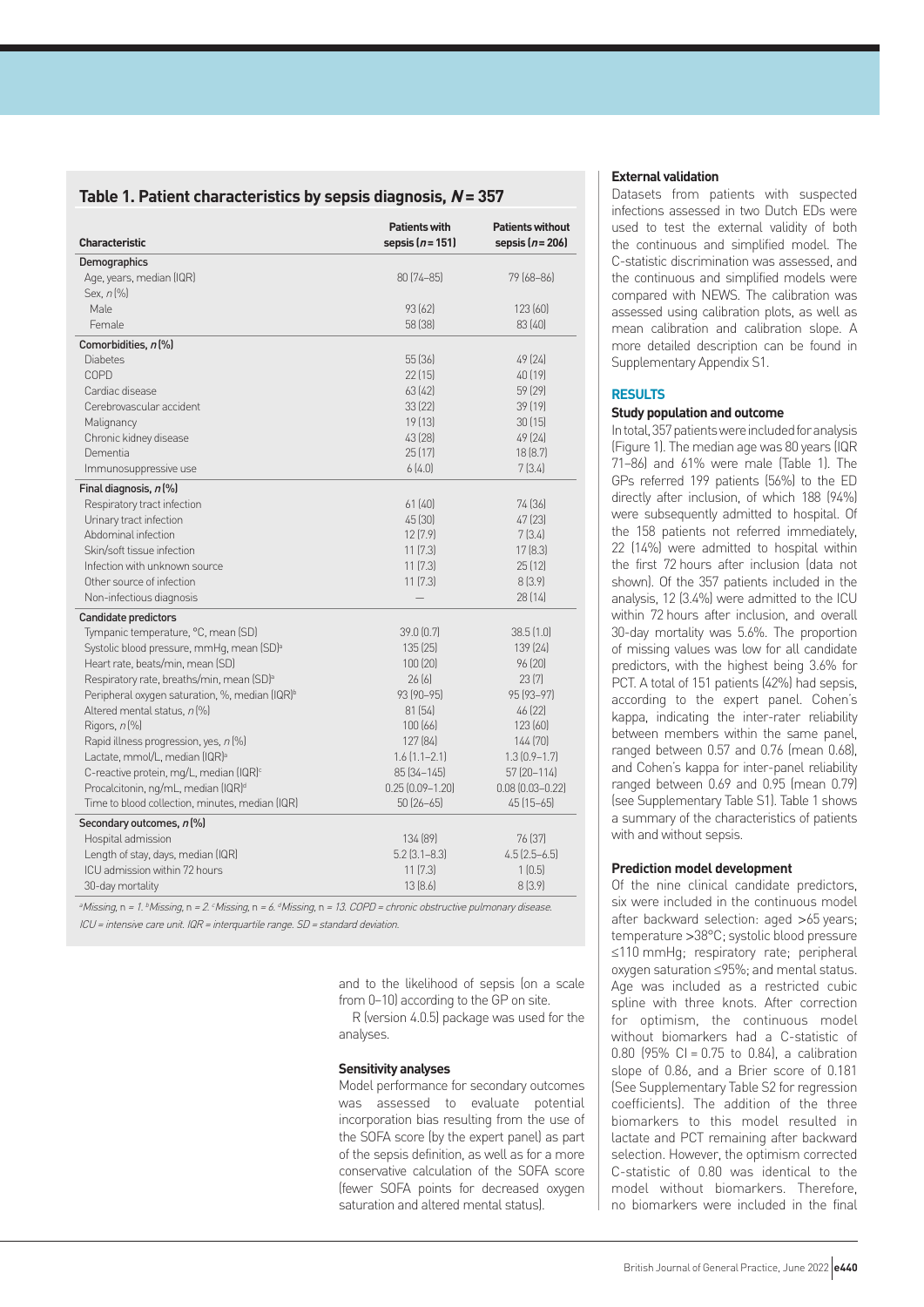## **Box 1. Simplified model of six variables, resulting in a score ranging between 0–6 points**

| 1 point |
|---------|
| 1 point |
| 1 point |
| 1 point |
| 1 point |
| 1 point |
|         |

continuous model. Analyses of individual biomarkers are shown in Supplementary Figure S1.

A simplified model was created through the dichotomisation of variables included in the continuous model (Box 1). Models without respiratory rate were also evaluated, as the respiratory rate is less feasible for GPs to perform. Heart rate showed collinearity with respiratory rate, and model performance did not decrease after substitution. Consequently, heart rate was used instead of respiratory rate in the final simplified model.

Discrimination of the simplified model (C-statistic of 0.80, 95% CI = 0.76 to 0.83) was nearly identical to the continuous model (Figure 2). Diagnostic accuracy measures



**Figure 2. Receiver operating curves of the continuous model, continuous model + biomarkers (lactate and procalcitonin), and simplified model for sepsis outcome.** 





for the simplified model at different cut-off scores are presented in Table 2, distribution of the patients with and without sepsis are shown in Figure 3, and predicted rate of sepsis in Figure 4. The calibration of the simplified model was also similar to the continuous model (see Supplementary Figure S2). The use of multiple cut-off points for individual variables in the model, or grouping score categories, did not significantly improve performance.

#### **Comparison with existing models**

Performance of the continuous and simplified models was compared to SIRS, qSOFA, and NEWS (Table 3). NEWS showed similar performance compared to the simplified model with a C-statistic of 0.79 (95% CI = 0.75 to 0.83). SIRS and qSOFA had lower C-statistics of 0.66 (95%  $CI = 0.61$  to 0.70) and 0.71 (95%  $CI = 0.66$  to 0.75), respectively (Figure 5). The perceived probability of sepsis within 72 hours by the GP on site resulted in a C-statistic of 0.73  $(95\% \text{ C} = 0.67 \text{ to } 0.78; \text{ data not shown}).$ Brier scores for continuous and simplified models were lower, that is, better than SIRS, qSOFA, and NEWS.

#### **Sensitivity analyses**

The prediction of secondary endpoints (including an alternative sepsis definition using more restrictive calculation of the SOFA score) resulted in comparable performance results for the continuous model, simplified model, and NEWS for all analyses. C-statistics ranged between 0.7 and 0.8 for all outcomes, except for prediction of 'adverse outcome' (ICU admission <72 hours or 30-day mortality), where a C-statistic of 0.58 (95% CI =  $0.51$  to 0.66) was found for the continuous model, compared to  $0.62$  (95% CI =  $0.53$  to  $0.69$ ) for both the simplified model and NEWS (see Supplementary Table S3).

#### **External validation**

The first validation dataset (Dataset 1) was from a teaching hospital in the south of the Netherlands and previously published by Latten et al.<sup>7</sup> The population consisted of 440 patients with a median age of 71 years, of whom 163 (37%) were diagnosed with sepsis (severe sepsis or septic shock according to the Sepsis-2 definitionsl.<sup>27</sup> A C-statistic of  $0.80$  (95% CI =  $0.77$  to  $0.83$ ) was found for the simplified model and 0.84  $(95\% \text{ C}) = 0.80$  to 0.87) for the continuous model. Calibration showed an O/E ratio of 1.4 for the simplified model and 1.5 for the continuous model.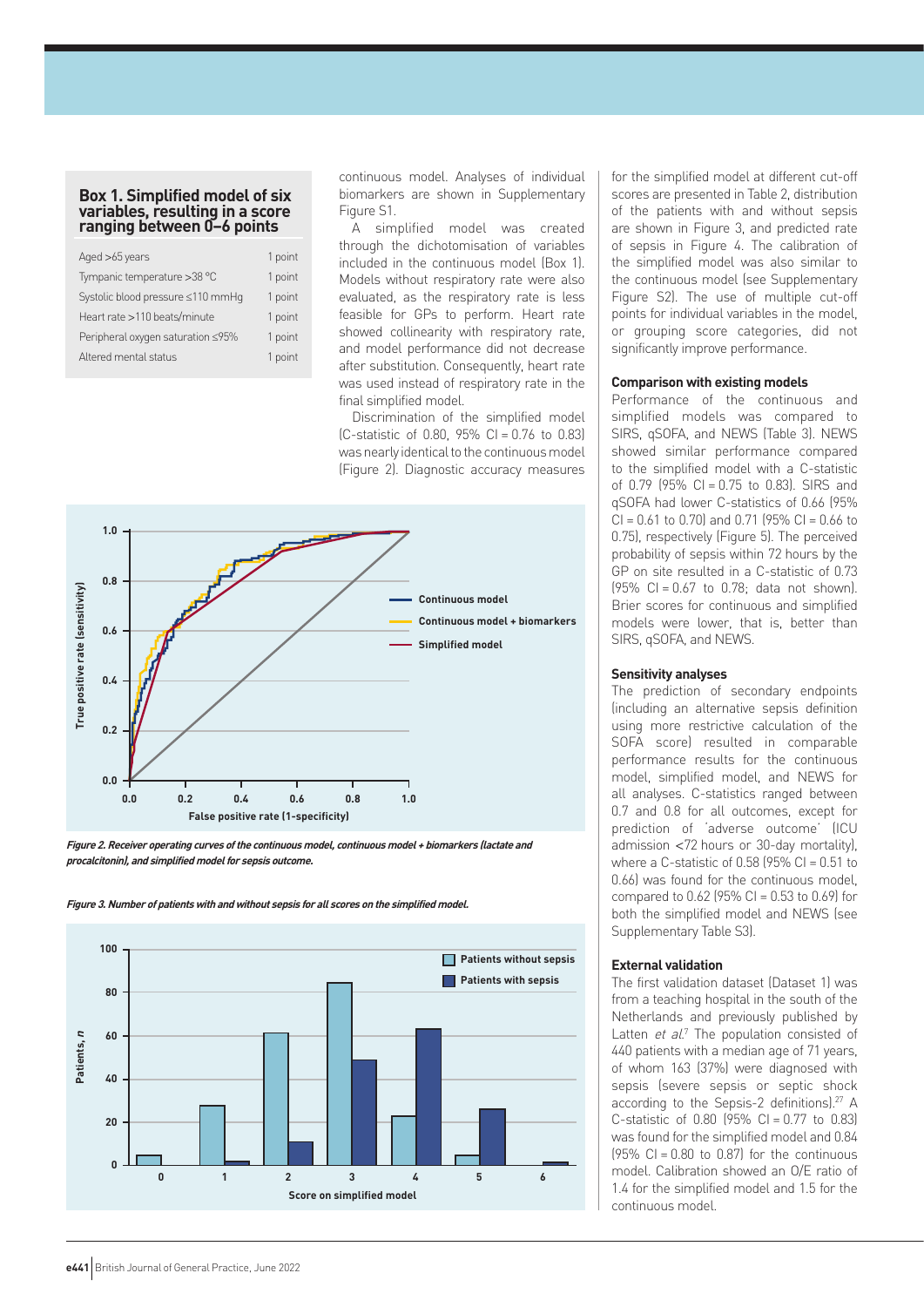

**Figure 4. Predicted rate of sepsis with 95% confidence intervals for all scores on the simplified model.** 



**Figure 5. Receiver operating curves of the simplified model, NEWS, qSOFA, and SIRS for the outcome sepsis. qSOFA = quick Sequential Organ Failure Assessment. NEWS = National Early Warning Score. SIRS = systemic inflammatory response syndrome.**

The second dataset (Dataset 2) from an academic medical centre in the north of the Netherlands consisted of 1340 patients with a median age of 65 years, of whom 342 (26%) were diagnosed with sepsis (Sepsis-3 criteria). In this dataset, the C-statistic was 0.70 (95% CI =  $0.67$  to 0.72) for the simplified model and 0.70 (95% CI = 0.67 to 0.73) for the continuous model. The O/E ratio was 1.4 for the simplified model and 1.7 for the continuous model (see Supplementary Tables S4 and S5, and Supplementary Figures S3–S5 for complete external validation results).

## **DISCUSSION**

# **Summary**

In this observational cohort study, a new and easy-to-use prediction model was developed for the early recognition of sepsis in primary care. Biomarkers provided no significant improvement in prediction performance when added to the model. The respiratory rate could be replaced with the more accessible and more reliable measure, heart rate, without decreasing the prediction performance of the simplified model. The performance of the simplified model was significantly better than SIRS and qSOFA. The outcomes of the present study's simplified model were comparable to NEWS.

The validity of the simplified model was confirmed in the external validation, though some differences were found in discrimination and calibration compared to development data.

Three different aspects may have contributed to these discrepancies. First, the outcome 'sepsis' was defined differently in the external datasets. The SIRS-based sepsis definition may have introduced incorporation bias in the first external dataset (Dataset 1), resulting in better NEWS predictions. Second, the variable 'altered mental status' was registered differently. Any empirical change in mental status was sufficient in the presented study cohort, while a decrease in the Glasgow coma score was used in the validation cohorts. This score is probably less sensitive

## **Table 2. Diagnostic accuracy measures with 95% confidence intervals of the simplified prediction model for predicting sepsis at different score thresholds in development data, N = 357**

| Sensitivity (95% CI) | Specificity (95% CI) | LR+ (95% CI)              | LR-(95% CI)               | <b>PPV (95% CI)</b> | <b>NPV (95% CI)</b> |
|----------------------|----------------------|---------------------------|---------------------------|---------------------|---------------------|
| 100 (98 to 100)      | $2.4$ (0.8 to 5.6)   | 1.02 (1.00 to 1.05)       | 0.00                      | 43 (38 to 48)       | 100                 |
| 99 (96 to 100)       | $16$ (11 to 21)      | $1.18$ $[1.11$ to $1.25]$ | $0.04$ $[0.01$ to $0.31]$ | 46 (41 to 52)       | 97 (84 to 100)      |
| 92 [87 to 96]        | 46 (39 to 53)        | 1.69 (1.48 to 1.93)       | $0.17$ (0.10 to 0.31)     | 55 (49 to 62)       | 89 (81 to 94)       |
| 60 (51 to 68)        | 86 (81 to 91)        | 4.39 (3.03 to 6.34)       | $0.47$ (0.38 to 0.57)     | 76 (68 to 84)       | 74 (68 to 80)       |
| 18 (12 to 25)        | 98 (94 to 99)        | 7.37 (2.90 to 18.7)       | $0.84$ (0.78 to 0.91)     | 84 (67 to 95)       | 62 (56 to 67)       |
|                      |                      |                           |                           |                     |                     |

LR+ <sup>=</sup> positive likelihood ratio. LR– <sup>=</sup> negative likelihood ratio. PPV <sup>=</sup> positive predictive value. NPV <sup>=</sup> negative predictive value.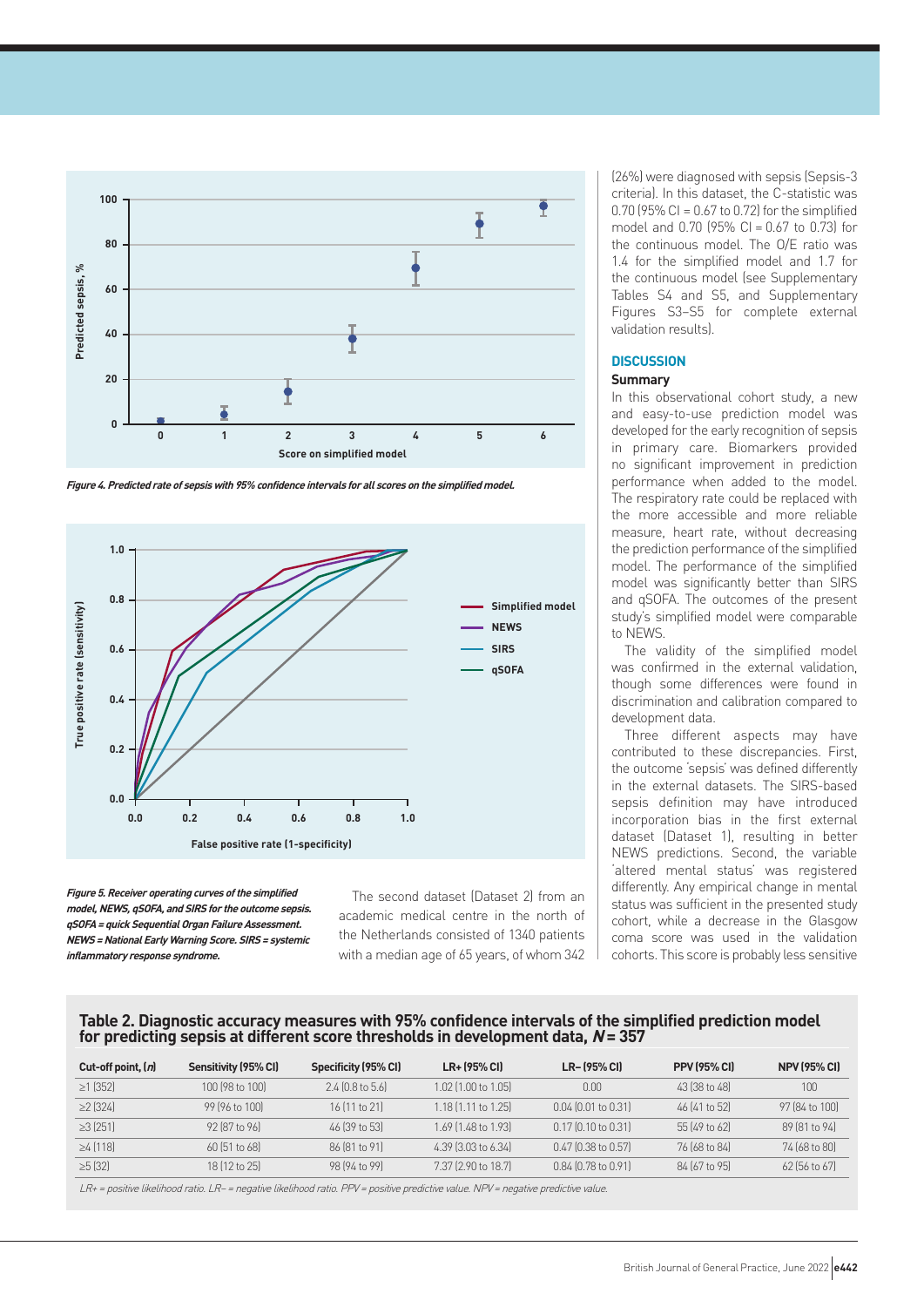**Table 3. Optimism corrected performance measures in development data of the multivariable model consisting of clinical parameters as continuous variables (continuous model), with the addition of lactate and procalcitonin (continuous model + biomarkers), simplified model, SIRS, qSOFA, and NEWS, N = 357**

| <b>Prediction model</b>       | C statistic (95% CI)      | <b>Calibration slope</b> | <b>Brier score</b> |
|-------------------------------|---------------------------|--------------------------|--------------------|
| Continuous model              | 0.80 (0.75 to 0.84)       | 0.86                     | 0.181              |
| Continuous model + biomarkers | 0.80 (0.74 to 0.84)       | 0.83                     | 0.176              |
| Simplified model              | 0.80 (0.76 to 0.83)       | 1.00                     | 0.175              |
| <b>NFWS</b>                   | 0.79 (0.75 to 0.83)       | 1.01                     | 0.182              |
| qSOFA                         | $0.71$ (0.66 to 0.75)     | 1.02                     | 0.207              |
| <b>SIRS</b>                   | $0.66$ $[0.61$ to $0.70]$ | 1.03                     | 0.224              |

qSOFA <sup>=</sup> quick Sepsis-related Organ Failure Assessment. NEWS <sup>=</sup> National Early Warning Score. SIRS <sup>=</sup> systemic inflammatory response syndrome (based on criteria: temperature <36°C or >38°C, respiratory rate >20 breaths/ min, and heart rate >90 beats/min).

# **Funding**

This study was funded by The Netherlands Organisation for Health Research and Development (ZonMw) (grant number: 843001811). Star-shl Diagnostic Centres provided additional funding. The following manufacturers provided in-kind funding of materials: Philips, Nova Biomedical, and ThermoFisher. The funders had no role in the design and conduct of the study; collection, management, analysis, and interpretation of data; preparation, review, or approval of the manuscript; and decision to submit the manuscript for publication.

## **Ethical approval**

The study received ethical approval from the Medical Research Ethics Committee Utrecht (reference number: 18-169).

to subtle changes in mental status. Finally, admission of intravenous fluids and supplemental oxygen by ambulance personnel to patientswith sepsis have likely occurred. Consequently, vital signs may have normalised once patients arrived at the ED and were included in the study.<sup>28</sup>

A simple score-based model can accurately predict sepsis in adult primary care patients with suspected severe infections at home. Biomarkers do not improve the model's predictive performance. The score does not replace clinical judgement, and further research will have to demonstrate how GPs can best use the score to improve the management of patients with possible sepsis.

#### **Strengths and limitations**

To the authors' knowledge, this study is the first to include patients in their home situation, where the decision to refer the patient had yet to be made. This is a major strength as the potential impact on patient care is larger in these patients than in patients already in, or in transit to, the hospital. Another strength of the study is the prospective design, specifically tailored to developing a clinical prediction rule. As only very few data on the candidate predictors were missing, the study was sufficiently powered according to prevailing sample size calculation methods.<sup>25,29,30</sup> Furthermore, the newly developed models were internally and externally validated and compared to existing scoring systems.

Several limitations of this study should be taken into account. First, using an expert panel as a reference standard for sepsis may have resulted in biased results. Verification bias may have occurred as patients referred

to the hospital received more diagnostic tests than non-referred patients. Second, as some candidate predictors were also part of the SOFA score, this may have resulted in incorporation bias. Therefore, sensitivity analyses were performed, using a stricter calculation of the SOFA score and alternative outcomes, that is, adverse outcomes and need for hospital treatment according to the expert panel. These analyses did not suggest significant bias. Furthermore, not all eligible patients had been included in the study. However, the most common reasons not to include eligible patients were not based on patient factors but rather on having too busy a shift, which is unlikely to have resulted in selection bias. Finally, the external validations were performed in patients assessed in the accident and emergency department due to suspected infection. Ideally, validation of the model would have been performed in a primary care population in whom the decision to refer a patient to the hospital was not yet made. These data were not available to the authors. However, the fact that the model also performed well in other domains underscores robustness.

#### **Comparison with existing literature**

Other clinical prediction rules have been proposed for either patients with sepsis or those who are critically ill in the prehospital setting. These were mostly derived from retrospective data retrieved from patients transported by ambulance and used SIRS-based sepsis definitions.<sup>31</sup> Only one prospective cohort study using the Sepsis-3 outcome definition was found in the prehospital setting, which included 551 patients with suspected infection in the ambulance.<sup>32</sup> This study showed blood pressure ≤100 mmHg, temperature >38.5 °C, lactate >4 mmol/L, gastrointestinal symptoms, and altered mental status to be most predictive of sepsis. These findings mainly align with the results of the present study and support the decision not to include respiratory rate in the simplified model. In the present data, only three patients showed lactate >4 mmol/L, which might explain why lactate was not found to be a useful predictor in the primary care setting. Two studies were found in which vital signs were measured in acutely ill adult patients in a primary care setting.32,33 However, both studies only included patients who were referred to a hospital or acute care clinic, and both did not report sepsis as an outcome measure.

The simplified prediction model developed in the current study was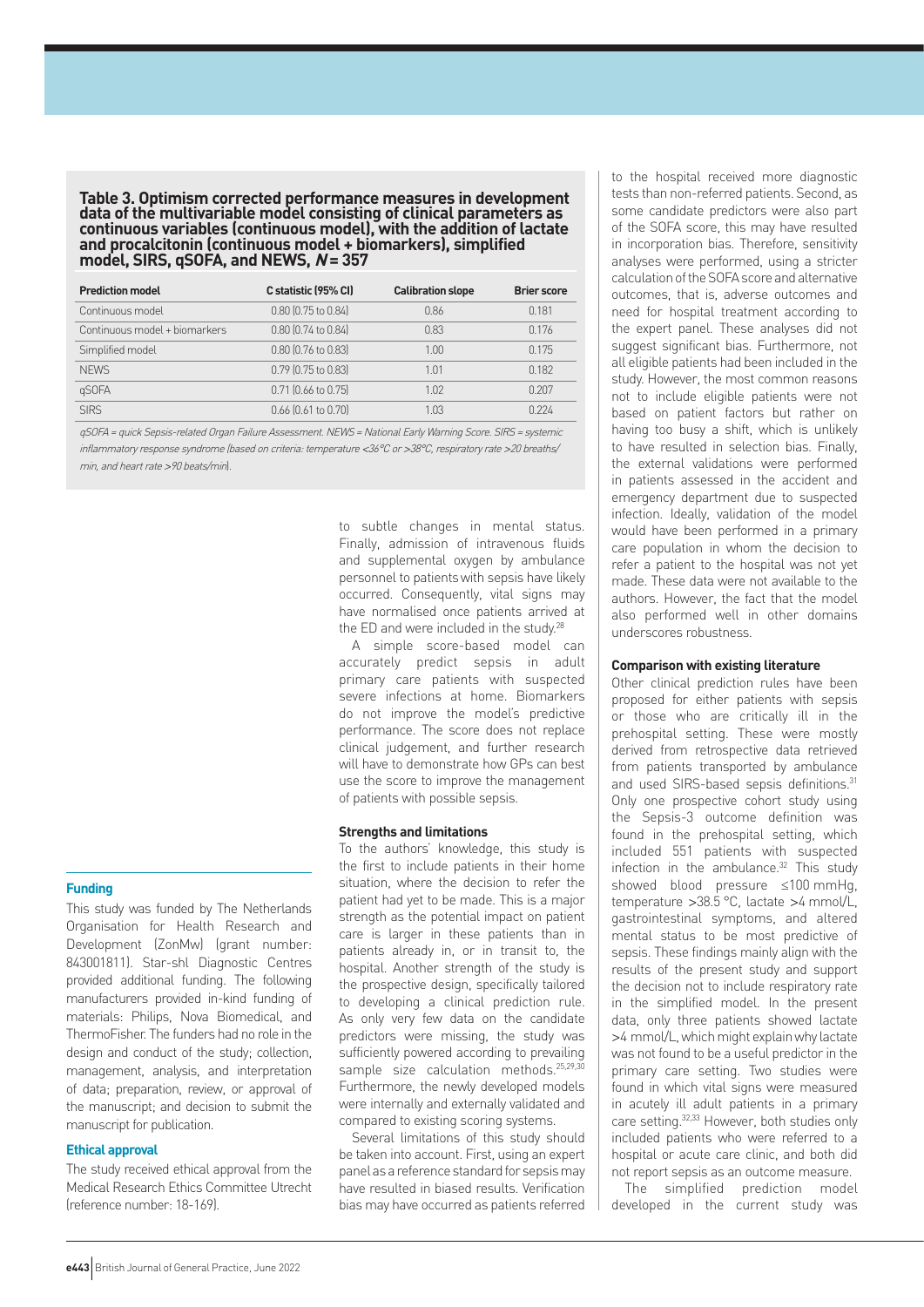**Data**

De-identified patient data that underlie the presented results in this article will be made available to researchers with a methodological sound proposal. A data dictionary of all variables will be provided. Data will be available from 3 months after publication until 5 years after publication. Requests should be made to the corresponding author.

#### **Provenance**

Freely submitted; externally peer reviewed.

#### **Competing interests**

Rogier M Hopstaken declares to have received honoraria from Lumiradx, Photondelta, and Abbott for advisory board meetings and lecturing. Arthur RH van Zanten reports receiving honoraria for advisory board meetings, lectures, research, and travel expenses from Baxter, Cardinal Health, Danone-Nutricia, DIM3, Fresenius Kabi, Mermaid, Lyric, and Nestlé-Novartis. Theo JM Verheij participated in studies that were funded by the EU and partly by Biomerieux, Becton Dickinson, Janssen Pharmaceuticals, and Abbott (IMI projects). All other authors have declared no competing interests.

#### **Acknowledgements**

The authors thank all site personnel of the GP cooperatives and the patients for participating in this study. They also thank Idelette Nutma for her valuable input as a patient representative throughout the study and Eugenie Gemen of the Laboratory of Clinical Chemistry and Haematology of the Jeroen Bosch Hospital for assistance with analyses of the blood samples.

#### **Open access**

This article is Open Access: CC BY 4.0 licence [\(http://creativecommons.org/licences/](http://creativecommons.org/licences/by/4.0/) [by/4.0/\)](http://creativecommons.org/licences/by/4.0/).

## **Discuss this article**

Contribute and read comments about this article: **[bjgp.org/letters](http://bjgp.org/letters)**

comparable to NEWS. NEWS was initially developed for the early detection of clinical deterioration of adult patients admitted to the hospital.34 Recent studies in the ED setting showed NEWS superior to SIRS and qSOFA in predicting sepsis,<sup>35,36</sup> which was confirmed in the present study for the primary care setting. An implementation study of NEWS in the prehospital setting in England showed promising results, $37$  but NEWS was only performed in 30% and 63% of cases by GP-support teams and ambulance personnel, respectively.<sup>38</sup>

## **Implications for research and practice**

Though the difference between empirical clinical assessment by the GP and performance of the present model was modest, it can help support clinicians during the busy daily routine, reduce variation in the quality of primary care, and improve collaboration between primary and secondary care for this potentially life-threatening condition. The model is not intended to overrule the GP's overall

judgement but rather to inform the GP on the probability of the sepsis outcome. The GP can subsequently use this information to decide whether or not to refer the patient to hospital. The presented simplified model is easy to use in daily practice. Compared to the NEWS score, the presented model does not include respiratory rate and does not have a complex scoring matrix. The results do not mean that respiratory rate should not be measured in severely ill patients, and the minority of the GPs who are currently using NEWS are using a valid and useful model, as the present results showed. The simplified model presented here showed similar diagnostic properties and could be easier to implement in the primary care setting. After the decision to refer a patient owing to suspected sepsis, ambulance personnel can score the NEWS depending on local protocols. Before widely advocating the new model, effects on referrals and patient outcomes should also be prospectively evaluated in a pragmatic trial in primary care.